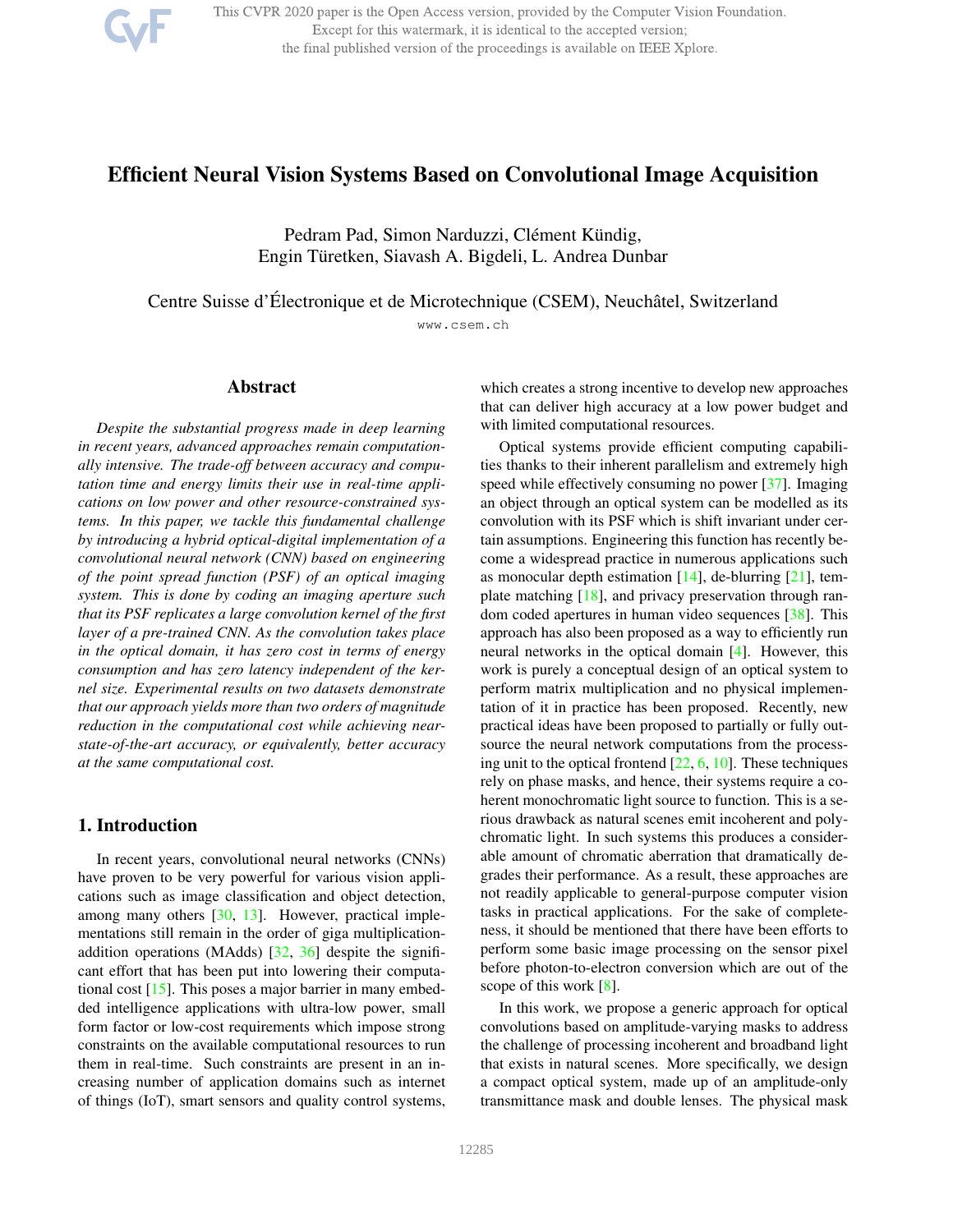is obtained by transcribing the pre-trained weights of a digital convolutional layer onto it such that the PSF function of the optical system as a whole closely approximates the convolution kernel. The resulting image acquired by an image sensor is then given as an input to the remaining layers of the network, which are designed to be low-complexity to keep the computational resources required to run it at a minimum. Our hybrid optical-digital approach is therefore particularly suitable for real-time embedded inference applications, where low-power consumption and low-latency are of great importance.

In order to get the most out of the optical frontend, we propose a shallow neural network architecture comprised of a large first convolution layer (in terms of kernel size) for a high modelling capacity, followed by a small number of layers to be executed in the digital domain. In contrast to most CNN architectures that use many small kernels (e.g.,  $3\times3$ ) and  $5\times5$ ), our optical convolution layer design allows scaling kernels to be even larger than the input in size. In fact, optimizing the integration of the kernel onto the transmittance mask leads us to choose a single kernel that is several times larger than the input. This single kernel is expected to have the capacity to learn a high number of distinct and informative features that would otherwise be achieved only by using many smaller ones. Our proposed setup remains easyto-fabricate using current printing technologies and does not bare significant cost to the production of cameras.

Filtering out irrelevant information early on in the optical domain leads to extremely light-weight digital architectures and is akin to the mammalian vision systems, whose retinal ganglion cells extract the features natural scenes with their receptive field [24]. Retinal cells also capture scene information in a transformation domain (Gabor-like wavelets [20]) instead of recording a grid of pixel intensities, which have large redundancy and less information [28, 26].

In the following Section, we first explain the general concept of performing a spatial convolution in the optical domain and then present key details about our specific implementation. Section 3 describes the details of our prof-of-concept implementation. We discuss our techniques for end-to-end training of the parameters of our network in Section 4. In Section 5, we show the performance of our proposed approach for optical character and handgesture recognition tasks and show competitiveness compared to other state-of-the-art methods. Our hybrid approach requires only a fraction of the memory and computational resources required by state-of-the-art algorithms while achieving similar accuracy. We provide additional technical details for our optical setup in Appendix I.

# 2. Spatial convolution in optical domain

In this section, we propose an optical system which performs the convolution of the scene with an arbitrary prede-



Figure 1: Double lens optical setup for spatial convolution.

fined kernel. The optical basis for geometrical transformation of light through a system of lenses and how the presented setup works is presented in Appendix I for the sake of readability of the paper.

Assume that our scene is defined by function  $J(\mathbf{x})$  from  $\mathbb{R}^2$  to  $\mathbb{R}^+$  ( $\mathbb{R}^+$  is the set of non-negative real numbers which are the luminosity of light at position  $x$ <sup>1</sup>. Also, assume that  $K(\mathbf{x})$  from  $\mathbb{R}^2$  to  $[0, 1]$  is a spatially coded transmission mask which means that of the light that arrives at position x on the mask,  $K(\mathbf{x})$  is the portion of it that passes through the aperture mask and the rest is absorbed or reflected. Now, having the optical setup depicted in Figure 1, we have the following relationship between what we receive on the sensor plane and the scene:

$$
I(\mathbf{x}) = (J(\alpha \cdot) * \gamma K(\gamma \cdot) T(\gamma \cdot))(-\mathbf{x}) \tag{1}
$$

where ∗ indicates the standard 2-dimensional convolution,  $T(\mathbf{u}) = \frac{1}{2\pi}(1 + ||\mathbf{u}||_2^2)^{-\frac{3}{2}}$  in which  $||\cdot||_2$  is the Euclidean  $L_2$ -norm and

$$
\alpha = \frac{de}{f_1} \left( \frac{1}{d} + \frac{1}{e} - \frac{1}{f_2} \right),\tag{2}
$$

$$
\gamma = \left(\frac{de}{f_1}\left(\frac{1}{d} + \frac{1}{e} - \frac{1}{f_2}\right)\left(1 - \frac{d'}{f_1}\right) + \left(1 - \frac{d}{f_2}\right)\right)^{-1}
$$

where  $f_1$  and  $f_2$  are focal lengths of the lenses L1 and L2, respectively. Due to physical constraints,  $\|\mathbf{u}\|_2$  is usually small so that  $T(\mathbf{u})$  is nearly a constant function.

This setup can be used to make the convolution in the optical domain. This convolution consumes effectively zero time and energy irrespective of size. Based on this scheme, we perform the first layer of our CNN in the optical domain by realizing the trained filters of the first layer as a spatially coded mask. Thus the first layer of the CNN, which is usually the most computationally expensive layer, is no longer carried out in the digital domain and can take advantage of the optical domain. Moreover, this idea can be used in other image processing applications like compression and denoising [7, 27, 25, 3] since they start with filtering the images to make them faster and more energy efficient. Notice that the wavelet transform can also be performed using this setup by printing different wavelet filters on different locations of

<sup>&</sup>lt;sup>1</sup>Please refer to Equation  $7$  in Appendix I for more explanation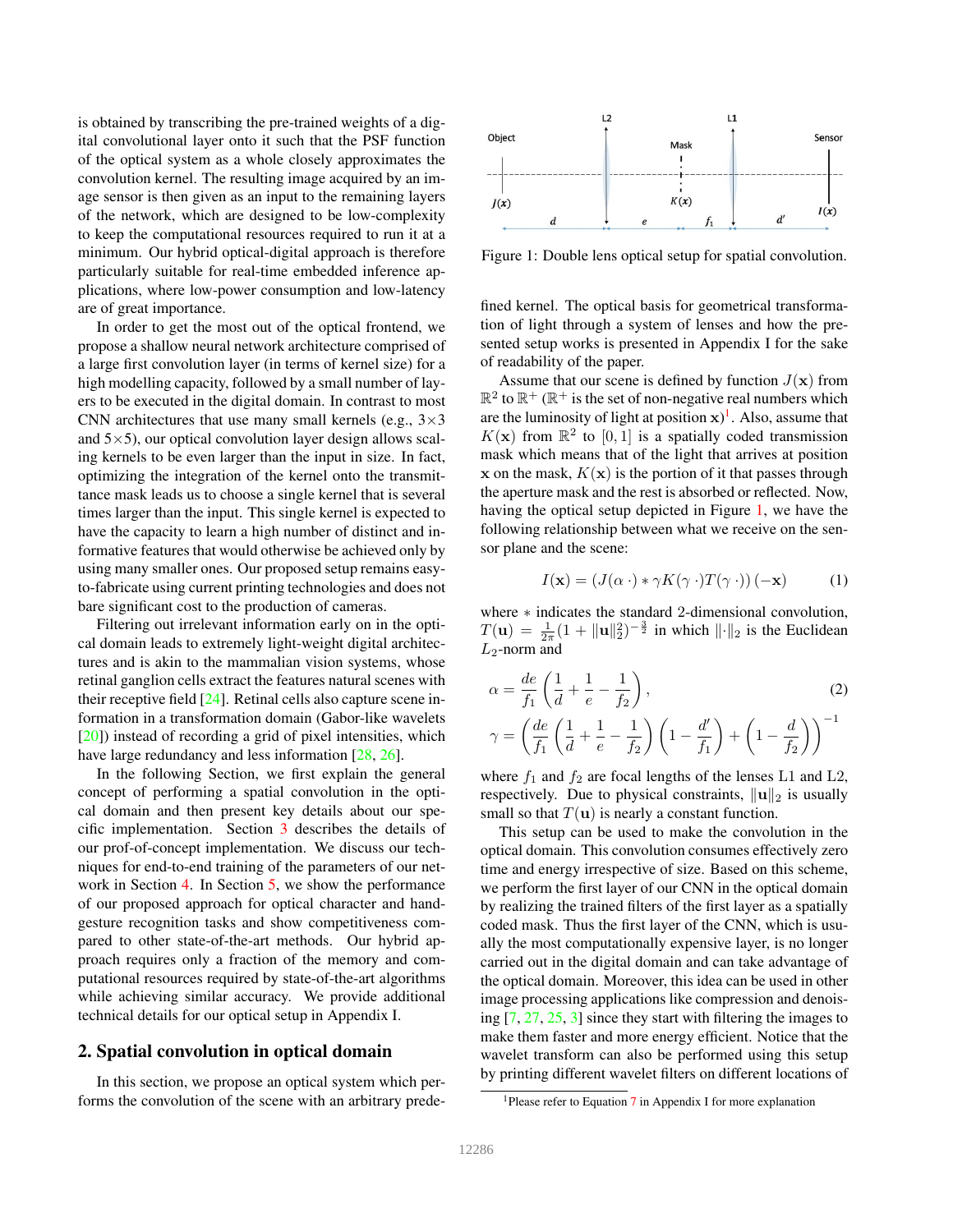the mask plane. In general,  $K(\mathbf{x})$  can be the concatenation of several finite impulse response (FIR) filters with proper spacing between them. Also, it can yield more accurate results in processing systems with high round-off error.

Figure 2(a) shows an experimental setup implementing the proposed imaging system described above (corresponding to the schematic drawing in Figure 1). The mask, lens and the image sensor are mounted in optical baffle tubes, placed in a cage system to ensure alignment and reduced light pollution. The output signal is captured by an off-theshelf camera interfaced with a computer. Here, we used a spatial light modulator (SLM), which is a programable transmission mask, to create the mask  $K(\mathbf{x})$  containing 9 kernels of size  $3 \times 3$  trained for the MNIST application [19]. The spacing between the kernels are designed such that the outcome of the 9 convolutions do not overlap with each other. The target scene, the kernel mask and the recorded signal on the image sensor are shown in Figures  $2(b)$ ,  $2(c)$ and 2(d), respectively.

We can include a layer at the beginning of our network with many parameters using the optical convolution, which comes with effectively zero cost (in terms of time and energy) irrespective of its kernel size (number of parameters). The outcome of this convolution is then the first feature map input to the rest of the neural network. This scheme leads to a more general, and potentially richer, feature map encodings given that the conventional convolutional layer (i.e. having several small kernels with zero spacing between them) is a special case of this big kernel. A sample of such a kernel and its corresponding output for the input image of Figure  $2(e)$  is demonstrated in Figures  $2(f)$  and  $2(g)$ , respectively. Due to these attractive properties, we use the optical convolutional layer in our neural networks and demonstrate near-state-of-the-art performance in our experiments.

# 3. Design and implementation

In this section, we present the pipeline of designing and implementing a system based on the optical convolution module along with the specifications of our setup. First, we design the neural network architecture in which the first layer is a single huge kernel (instead of a series of for example  $3 \times 3$  or  $5 \times 5$  kernels which are commonly used). The kernel size depends on the physical size of the optical system and the mask fabrication resolution. The activation function after the first big convolution depends on the image sensor measurement strategy. Often the image sensors read the pixel values in a linear scale which is equivalent to a linear activation function in our case. However, there are image sensors (such as ERGO [29]) in which the sensor reads the logarithm of the pixel values directly. Thus, using this type of image sensors, we gain an additional nonlinearity and potentially more capacity without any computational cost.



Figure 2: (a) Photograph of the complete experimental setup, (b) Sample image from the MNIST dataset displayed on a LCD screen in front of the camera. (c) Physical mask created from 9 trained  $3 \times 3$  kernels tiled side by side. (d) Convolution between the input image and the patterns on the mask captured at the image sensor. (e) Sample image from the MNIST dataset displayed on a LCD screen in front of the camera. (f) Physical mask created from 1 trained  $240 \times 240$  kernel. (g) Convolution between the input image and the patterns on the mask captured at the image sensor.

(e)  $(f)$  (g)

In our case, we used a  $240 \times 240$  kernel (the resolution of dots on the mask is  $36 \text{ µm}$ , which results in a total side length of 8.64 mm). For the rest of the network, we used a 4-layer fully connected perceptron with 256 neurons in each layer (the number of output neurons depends on the application). We chose this network since it is implemented as an application specific integrated system (ASIC) by Syntiant company in a very efficient manner [1] giving a power consumption of  $150 \mu W$ . The input to this network has  $1600$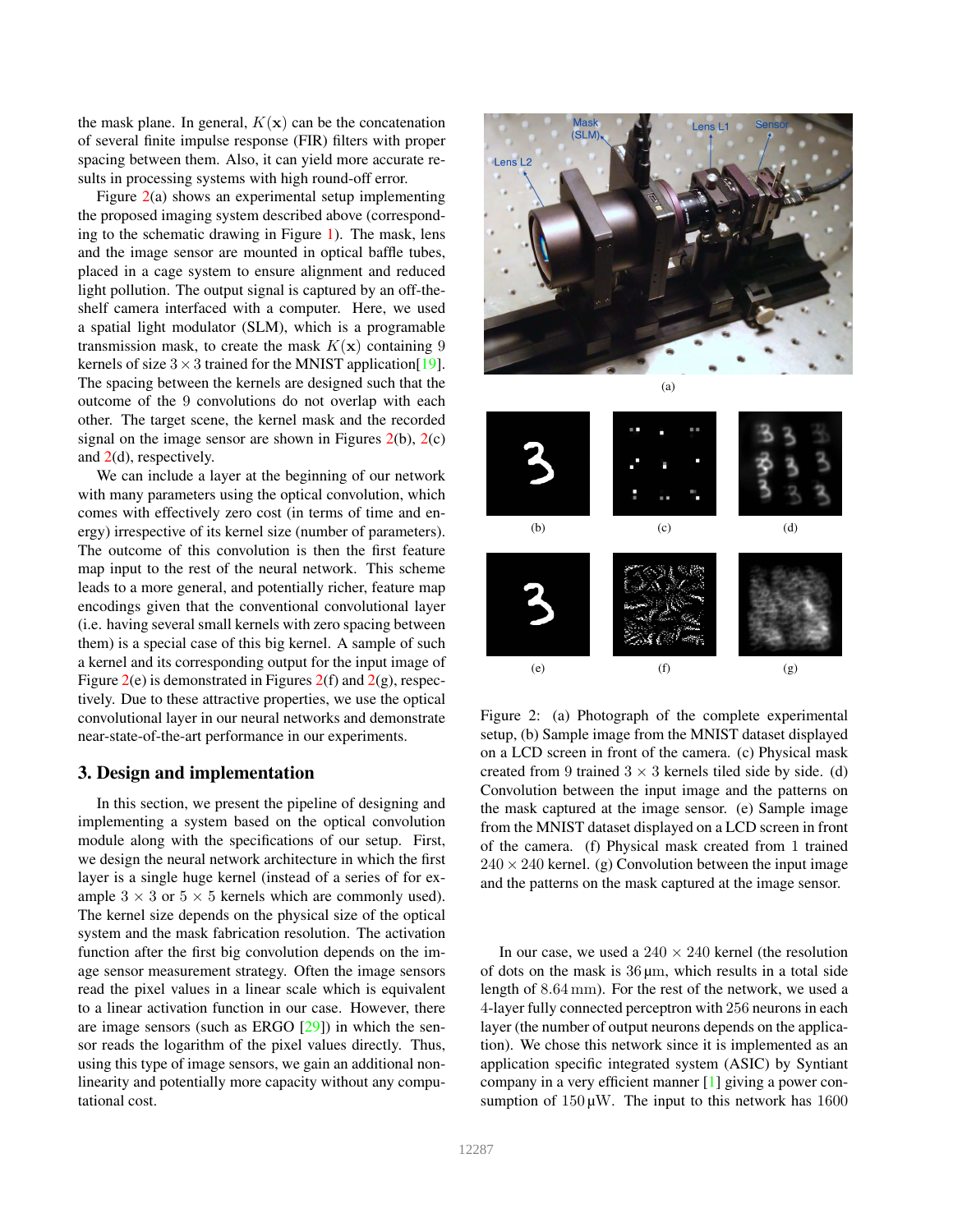dimensions. Thus, we down-sample the result of the optical convolution into a  $40 \times 40$  image in order to feed it to the network. For the image sensor, both linear and logarithmic ones are implemented. After designing the network in digital domain, we train it for a given task. It is important to consider that as this system works with incoherent light (which has only a well-defined amplitude and not phase), the kernel entries can take values between 0 and 1; 0 means complete blocking of light and 1 means complete transmission of light. In our case we trained them for three datasets of optical character recognition (OCR) application which are explained in the next section.

Once the mask and the network are trained, we produce the mask as an optical element and load the rest of the network to our processing unit (see Figure 3a). There are several ways to produce the mask such as aerosol-jet printing on glass [39], high-resolution inkjet printing [33] and using a spatial light modulator (SLM) [12]. We used the SLM since its electronically programable mask and suitable for experimental tasks. However, in a final system an industrial low cost fixed mask can be used. The concept of SLM functionality is the same as a liquid crystal display (LCD) in which the amount of light that can be passed through each pixel is controlled by changing the polarization of the incoming light by passing it through an electromagnetic field. In our case, the mask pixel size is  $36 \mu m$ , as mentioned above. However, with aerosol-jet printing it can be reduced down to  $10 \mu m$  which means substantially more parameters to train (more capacity for the network) or much smaller optical setup for the same capacity. It should be noted that based on Equation 1, we derive the right values for  $f_1$ ,  $f_2$ ,  $e, d$  and  $d'$  for which the input image size, input image pixel size, kernel size, kernel pixel size, total sensor size and sensor pixel pitch match together.

It should be further noted that optical distortions can be implemented as data augmentation methods during the training phase in order to increase the robustness. Nevertheless, after implementing the system, one can fine-tune it by collecting more practical data. Notice that having the recorded data on the sensor is enough for fine-tuning the part of the network which is performed by the processing unit. However, fine-tuning the mask is also possible by having a programable mask (e.g. SLM) and knowing the exact scene in front of the camera. This can be done through displaying known data in front of the camera (see Figure 3b). This method can be used from the beginning to train the mask and the network (evolution from random mask and weights to the ones that perform a meaningful task).

### 4. Neural network architecture and training

In this section, we describe our proposed system, and the training strategies for our networks.



Figure 3: (a) The proposed vision system with a computation-free convolution in optical domain, a computation-free activation function in the image sensor and the processing unit containing a standard neural network. (b) The setup for training or fine-tuning the weights of the network (and the coded mask) after implementing the system in hardware.

#### 4.1. System architecture

Our goal was to design an ultra-efficient classification system for the OCR application. Therefore, we selected the ultra-low power Syntiant NDP101 Neural Decision Processor<sup>TM</sup>[1] as the processing unit in combination with the ultra-low power image sensor ERGO [29]. The NDP101 contains a neural processing engine consisting of a perceptron neural network with 1600 input vector, 3 fully connected layers each with 256 neurons with rectified linear unit (ReLu) activation function and one fully connected layer with linear activation for the output units. Beside being ultra-low power, the ERGO image sensor enables us to switch between the linear or logarithmic quantification of the pixel values.

Based on the physical characteristics of our setup, the size of our optical convolution kernel is  $240 \times 240$ . In order to have 1600-dimensional input vector to feed into the perceptron network, we read a grid of  $40 \times 40$  pixels on the sensor. This is implemented by sub-sampling the image in our hardware, and using strided-convolutions in our training.

In order to assess the effect of our system's components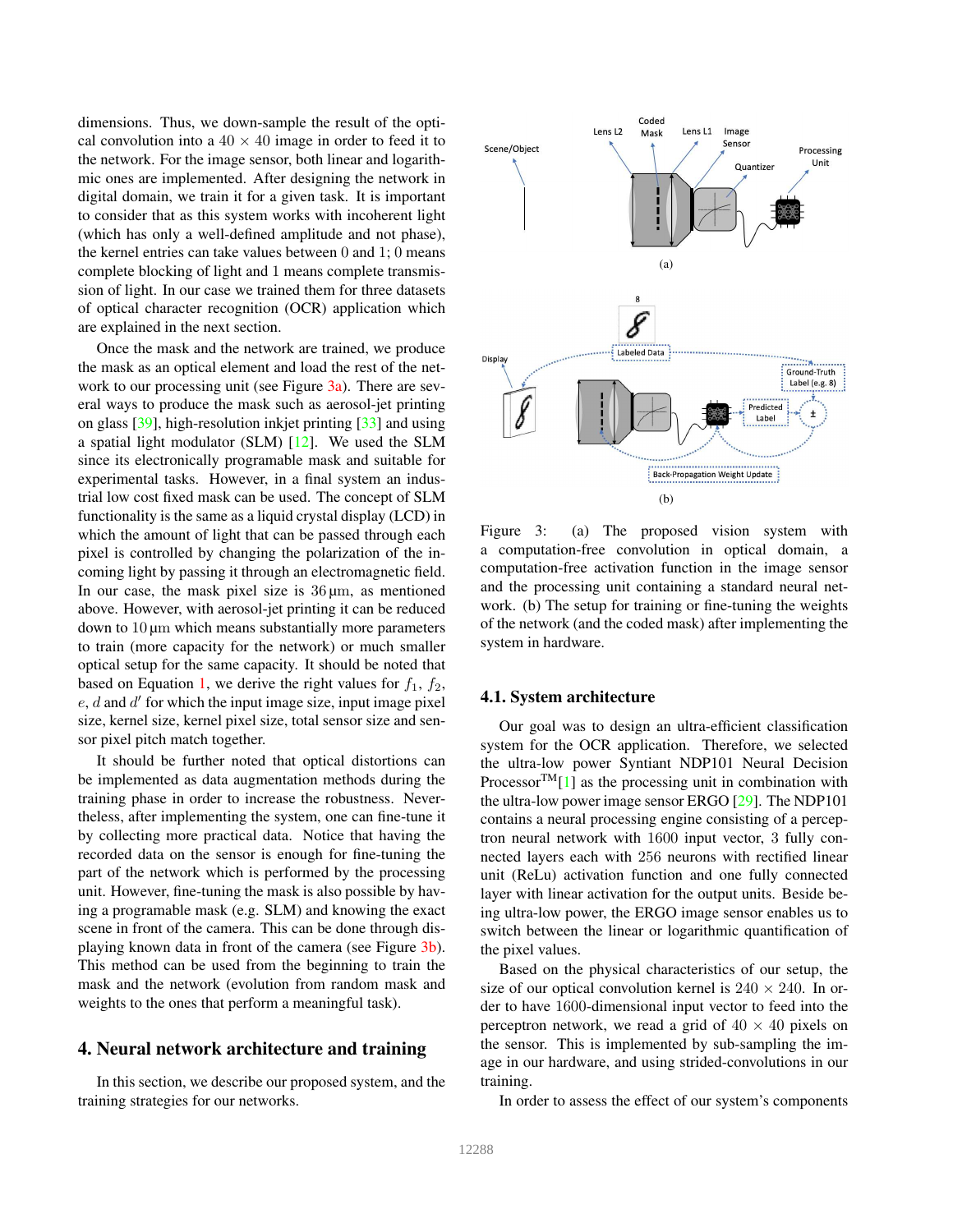

Figure 4: (a) Baseline architecture (Syntiant perceptron): A fully-connected network with 3 hidden layers of 256 neurons. (b) Architecture in which a big optical convolution with linear activation (OptConv+Perc) or logarithmic activation (OptConv+Log+Perc) is placed before the perceptron network.

independently, we start with a baseline model which is only the aforementioned perceptron neural network (Figure 4a). After that, we study the performance of the system after adding the optical convolution. For the quantization strategy of the image sensor, we first consider the standard linear quantization and then the logarithmic quantization (Figure 4b).

### 4.2. Training

The models were trained on some subsets of the EMNIST dataset [9], namely EMNIST-Digits, EMNIST-Letters and EMNIST-Balanced. We performed data augmentation using random rotations between  $-10°$  and  $10°$ for input images. Additionally, we added Gaussian noise with a standard deviation of 1.5 with the probability of 30%. With the same probability, we also blurred the images using a Gaussian kernel, where we selected its bandwidth randomly between 1 and 4. Each model was trained with the Adam optimizer with initial learning rate of  $10^{-5}$  for  $1000$ epochs. During the training,  $5\%$  of the training set was separated as the validation set and the network with the best validation accuracy was selected for testing.

#### 4.2.1 Training with logarithmic activation

Since the network (including the optical convolution) is relatively shallow, training the network with logarithmic activation after the convolution often ends in a non-performant local minima. To avoid this problem, we first train a model with linear activation. After convergence, we switch the linear activation to the logarithmic one. This sudden change of activation can cause an imbalance in training, therefore we use scaling transformation to reduce this effect.

According to the Taylor expansion theorem, for  $x$  being in a vicinity of 0, we have

$$
\log(1+x) \approx x. \tag{3}
$$

Thus, buy scaling the input values with a large number  $a$ , we have

$$
a \log \left( 1 + \frac{x}{a} \right) \approx x. \tag{4}
$$

Therefore, after switching the activation from linear to logarithmic, we divide the weights of the convolution layer by a large factor and multiply the weights of the first layer of the perceptron network by the same factor. In practice, we found  $a = 1000$  to be large enough to obtain a stable transition. The additive constant 1 inside the logarithm is set as the bias of the convolution layer. After this re-configuration, we can train the network using conventional techniques.

Light throughput regularization term. Having a mask with weight values closer to 1 results in more throughput of light and therefore higher signal to noise ratio on the image sensor. In order to come up with such kernels, we can add the term  $\frac{\epsilon}{\|K(\mathbf{x})\|_1}$ , where  $\epsilon$  is a positive scalar and  $\|\cdot\|_1$  is the standard  $L_1$ -norm, to the cost function used for training of the network. Thus, during training the kernels are more favorable that have higher  $L_1$ -norms (sum of entries). Experiments showed that this term can result in kernels with 10 times higher light throughput without any significant change of accuracy.

### 5. Performance results

In this section, we report and analyze the performance of our system with different configurations and compare it with other methods in the literature.

#### 5.1. Extended-MNIST dataset

The first dataset which is used to train the system is EMNIST-Digits [9]. This dataset is about digit recognition and has the same attributes as MNIST [19] but with almost 5 times the number of samples. Table 1 contains the results of the three architectures mentioned in Section 4.1 along with other existing top-rank methods. Figure 5 visualizes the same table. By adding the optical convolution layer to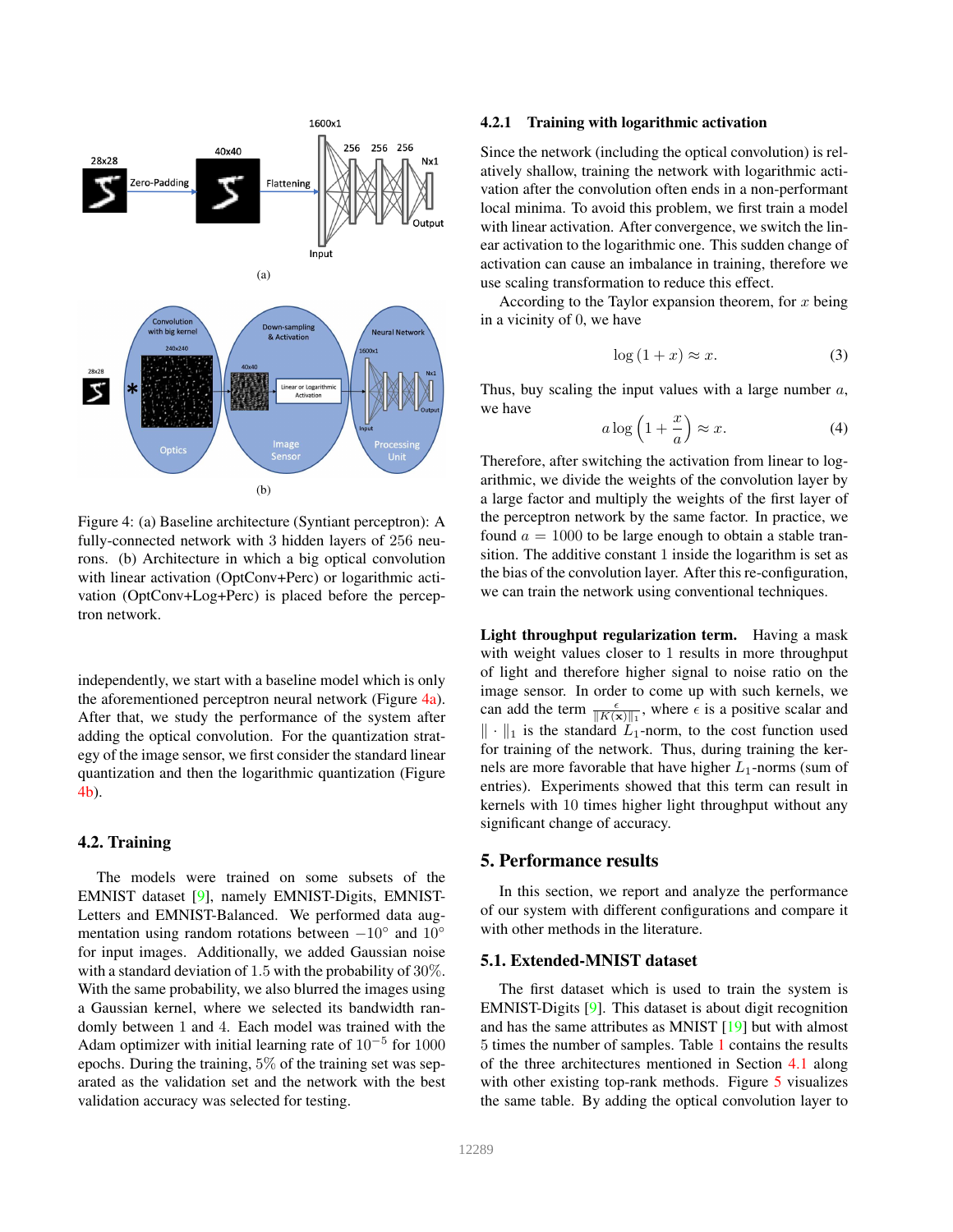|                          | Method                     | <b>Accuracy on Digits</b> | <b>Accuracy on Letters</b> | <b>Accuracy on Balanced</b> | # Parameters | <b>MAdds</b>         |
|--------------------------|----------------------------|---------------------------|----------------------------|-----------------------------|--------------|----------------------|
| A                        | Syntiant (4 Dense)         | 95.16%                    | 76.54%                     | $70.21\%$                   | 0.55M        | 0.55M                |
| <sub>B</sub>             | <b>OPIUM<sub>[9]</sub></b> | 95.90%                    | 85.15%                     | 78.02%                      | 8.32M        | 8.32M <sup>1</sup>   |
| $\mathcal{C}$            | Autoencoder[ $40$ ]        |                           | 91.27%                     |                             | 0.35M        | 2.3M                 |
| $\overline{\phantom{a}}$ | $HM2-BPI171$               |                           |                            | 85.57%                      | 0.67M        | <b>NA</b>            |
| D                        | CNN (2 Conv, 2 Dense)[5]   | 99.46%                    | 93.63%                     | 87.18%                      | 1.2M         | 13.95M               |
| E                        | Parallelized CNN[34]       | 99.62%                    |                            |                             | 0.21M        | 6.13M                |
| $\mathbf{F}$             | NeuroEvolved CNN[2]        | 99.73%                    | 95.19%                     |                             | 2.03M        | 100.19M              |
| $\sim$                   | EDEN[11]                   | 99.30%                    |                            | 88.30%                      | 1.69M        | <b>NA</b>            |
| G                        | TextCaps[16]               | $99.79\%$                 | $95.36\%$                  | $90.46\%$                   | 5.87M        | 253.48M <sup>1</sup> |
| H                        | CNN (6 Conv, 2 Dense)[31]  | $99.79\%$                 |                            | $90.59\%$                   | 1.36M        | 131.31M              |
|                          | OptConv+Perc (ours)        | 98.29%                    | 91.92%                     | 84.68%                      | 0.55M        | 0.55M                |
|                          | OptConv+Log+Perc (ours)    | 99.43%                    | 93.65%                     | 87.69%                      | 0.55M        | 0.55M                |

Table 1: Accuracy, size and number of MAdds operations for the best performing models on EMNIST dataset.

<sup>1</sup>Number of MAdds operations computed only for the linear and convolutional part of the method. Extra steps (external classifiers, network capsules, etc.) are not taken into account.



Figure 5: Best viewed on color screen. We show a comparison of accuracy versus number of operations between different methods on the EMNIST-Digits, EMNIST-Letters and EMNIST-Balanced datasets. The alphabetic and color-coding to each method is described in Table 1.

the perceptron network, we can increase the accuracy from 95.16% to 98.29% which is equivalent to decreasing the error rate by 65%. Afterwards, as explained in Section 4.2.1, by continuing the training while replacing the linear image sensor quantizer by a logarithmic one, the accuracy further increases to 99.43%. This results in 42% decrease of the error rate. It is interesting to note that the computational cost (number of multiplication-addition operations) is reduced by a factor of 250 while the accuracy is decreased only by 0.36%. Also, the number of network parameters in the processing unit (the amount of memory required to keep the network) decreases by a factor of 2.5. It should also be noted that having the big convolution in the optical domain has saved 1.25M multiplication-addition operations and 57K parameters.

We then repeated the same experiments for the EMNIST-Letters dataset which contains the hand-written samples of the 26 letters of English alphabet. The accuracy, number of parameters and computational cost of the proposed methods along with approaches are also reported in Table 1. Figure 5 visualizes these methods and shows the global trend and the trade off between accuracy and computation effort (we are unable to report the performance of HM2-BP and EDEN since their computational costs are not reported). We can see that adding the optical convolution layer increases the accuracy from 76.54% to 91.92%, and replacing the linear activation function with the logarithmic one improves it to 93.65%. Overall, while decreasing the computational cost by a factor of 460 and the number of parameters by a factor of 10.6, we only lose 1.71% of the accuracy compared to other state-of-the-art methods.

The EMNIST-Balanced dataset includes the digits and letters in 47 classes (in fact, for some letters like 'O', the capital and small cases are considered as a single class). Table 1 and Figure 5 present the results of different techniques on this dataset. In this experiment, we see that the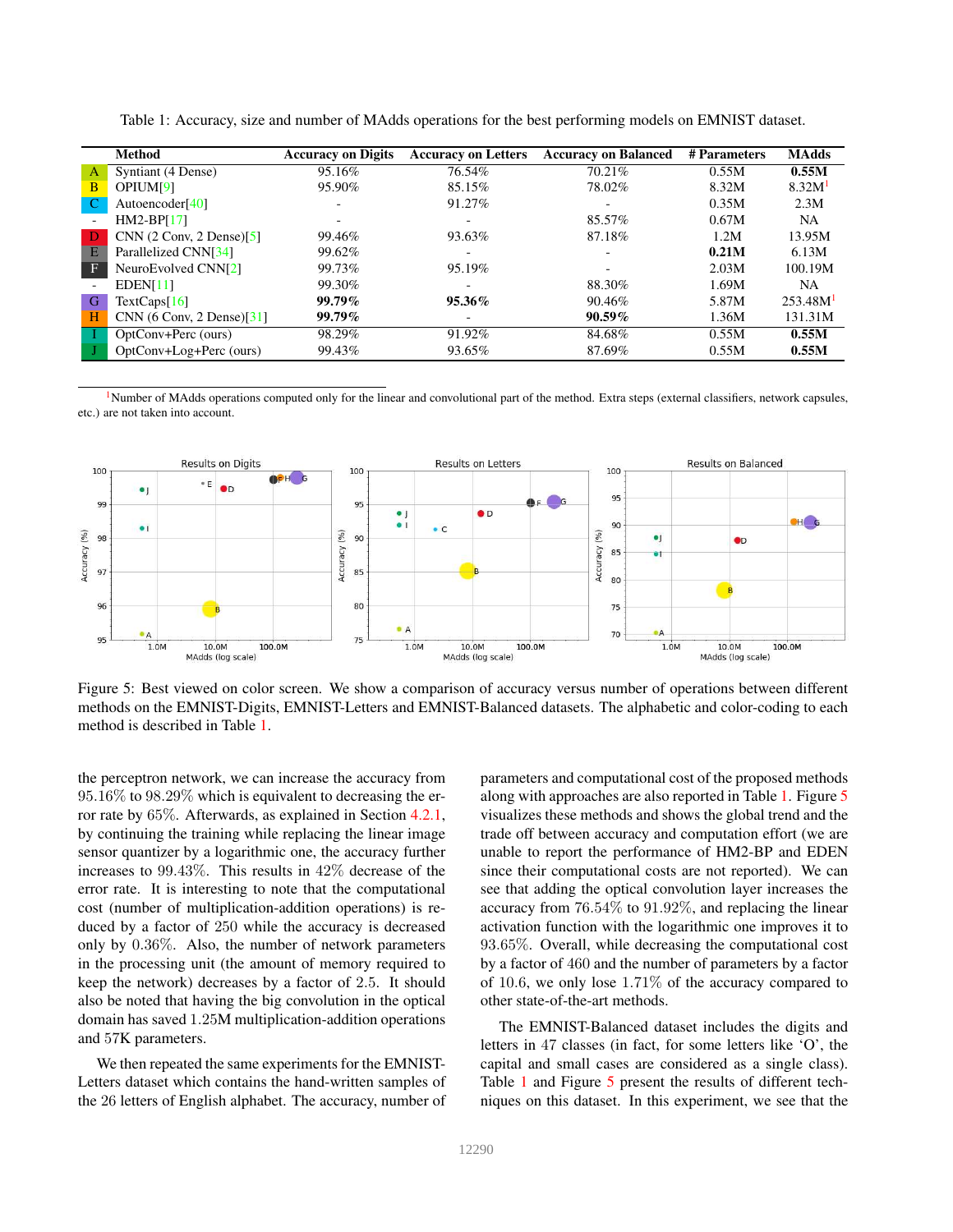

Figure 6: Sample images from the 7 classes of the In-AirGestures dataset.

performance of the perceptron network alone, the optical convolution plus the perceptron network, and the optical convolution with logarithmic activation added to the perceptron network achieve the accuracy of 70.21%, 84.68% and 87.69%, respectively. Similar to the previous experiments, while we reduce the computational cost by a factor of 240 and the number of parameters by a factor of 2.5, we only lose 2.9% of accuracy compared to the state-of-the art.

### 5.2. InAirGestures dataset

We performed additional experiments on the InAirGestures dataset [35] which contains 7 different static gestures (6 meaningful gestures and 1 no gesture class). Some sample images are depicted in Figure 6. The training and testing sets contain between 2000 and 2500 samples for each gesture. To process the data, each image was cropped in the center, resulting in  $240 \times 240$  images. The images were resized to  $80 \times 80$  and converted to grayscale. For the optical convolution kernel size we used again  $240 \times 240$  and stride 6 (to obtain a  $40 \times 40$  input for the perceptron network). For the baseline model, we resize the images to  $40 \times 40$  and use that as the input to the perceptron network. After training both networks, the baseline model reached 97.16% accuracy on test set while the model with optical convolution reached 99.94% accuracy, which again shows the advantage of using the large kernel.

### 6. Summary and future works

In this paper, we proposed a novel realization of performing convolutional operations in the optical domain before acquiring the image, as a first layer of a convolutional neural network. The proposed optical front-end uses a high resolution coded aperture, which includes tens of thousands of parameters. As this convolution happens in the optical domain, it has zero cost in terms of energy consumption and also effective zero latency (computational operations). Additionally, there is no limit on the size of the kernel of convolution (in terms of the number of parameters) as long as the pixel size of the kernel is large enough compared to the maximum wavelength of the visible light  $(0.7 \,\text{\mu m})$ .

Based on this idea, we proposed a vision system with less than a milli-watt power consumption (below 800 µW for image sensing and data transfer, and  $150 \mu W$  for data processing) for low-power and real-time OCR application. We demonstrated the effect of the big optical convolutional layer (kernel size of  $240 \times 240$ ) in three variations of OCR applications. We observed that we obtain almost state-ofthe-art performance with two orders of magnitude less computational cost. Moreover, having an image sensor which enables reading a non-linear transformation of the pixel values, such as ERGO image sensor [29] that outputs the logarithm of the pixel values, results in gaining better performance without adding any computational load.

The similarity of the proposed approach with the extremely efficient mammalian visual system suggests that there is a strong merit in this approach. Both of these methods record the image in a transformed domain rather than taking raw intensity values  $[24]$ . In fact, the idea of recording the scene as a spatial grid of luminosity values, which is how the conventional cameras work, is inefficient in several aspects. That is why in most image processing and computer vision applications the images undergo some transformation (Fourier, wavelets and etc.) for efficient processing. Therefore, the ability to capture the scene in optimal (for each task) transformation domain using optical convolutions, can result in more efficiency of software computation.

Possible extensions to this work include: a) finding the optimal neural network architecture after the large optical convolution layer, b) finding a universal optical kernel which is suitable for different applications, and c) learning binary (0 and 1) optical kernels which result in dramatic simplification of the physical implementation of the mask. Furthermore, using this method to construct efficient vision systems for applications such as image compression, and extracting more information from the scene (e.g. depth estimation) open up other interesting future works. Eventually, studying the possibility of stacking a series of convolutional layers with optical non-linearities in between can result in the full implementation of a convolutional neural network in the optical domain.

# Appendix I: Preliminaries on the light-field transformations in an optical system

In this section, we propose an optical system containing one or two lenses and a spatially coded transmission mask whose output is the convolution of the image plane with the mask. We use the light-field model in order to explain how the system is designed and works  $[23]$ .

A light-field is a real-valued function  $L(\mathbf{x}, \mathbf{u})$  on a 3dimensional vector field that gives the luminosity of light for any position x in the space and for any direction u. Since the luminosity of light is constant over each ray, this function can have a lower dimensional representation. For a given plane  $P$ , we characterize the light field on this plane with  $L(\mathbf{x}, \mathbf{u})$  from  $\mathbb{R}^2 \times \mathbb{R}^2$  to  $\mathbb{R}^+$ . Here,  $\mathbf{x} = (x_1, x_2) \in \mathbb{R}^2$ indicates the location on this plane,  $\mathbf{u} = (u_1, u_2) \in \mathbb{R}^2$  is such that the 3-dimensional vector  $(u_1, u_2, 1) \in \mathbb{R}^3$  indi-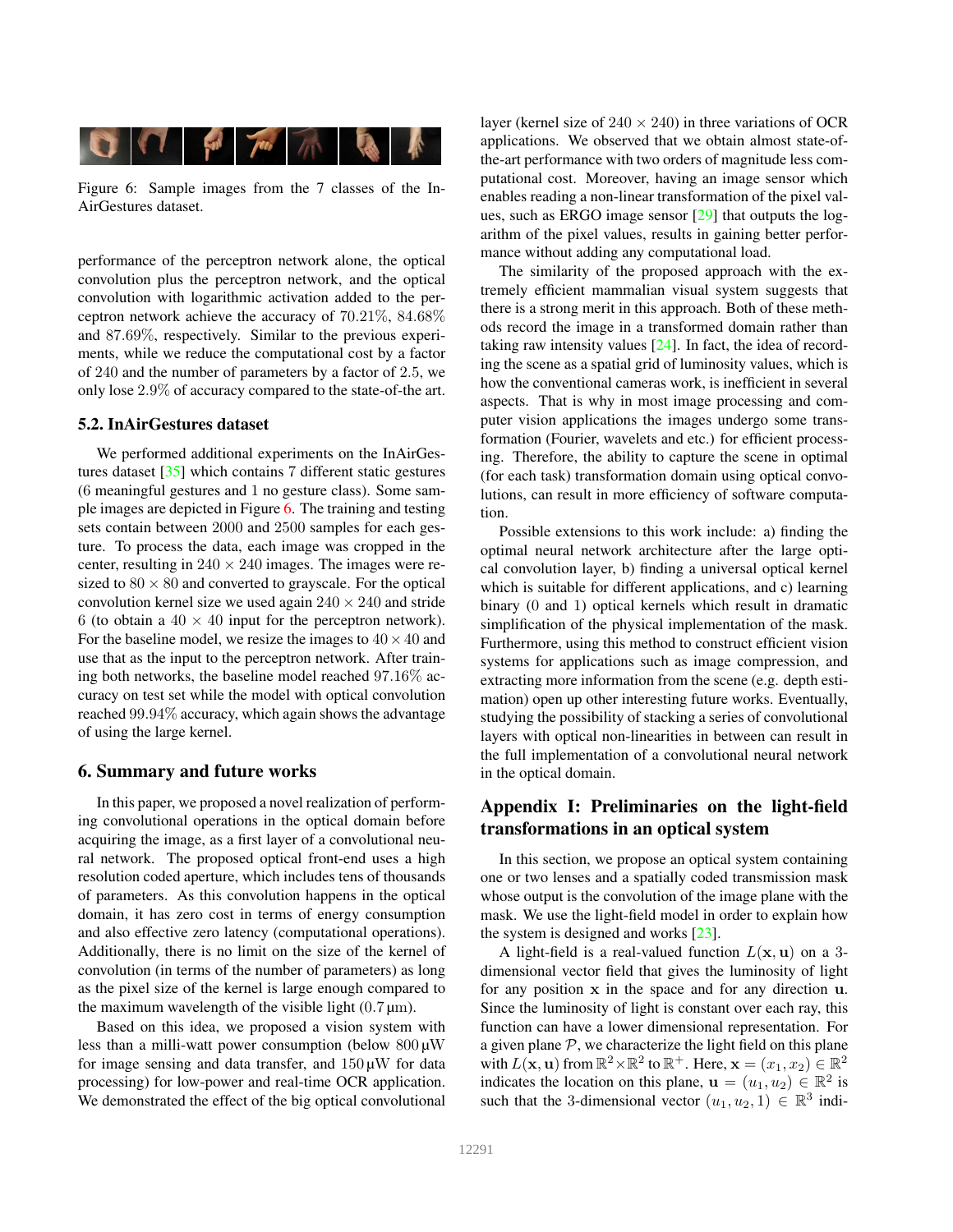cates the ray direction and  $\mathbb{R}^+$  is the set of non-negative real numbers. In fact,  $L(\mathbf{x}, \mathbf{u})$  is the luminosity of light at position x in the direction of  $(u_1, u_2, 1)$ . Notice that since luminosity of each ray is constant over the whole direction, the function  $L(\mathbf{x}, \mathbf{u})$  describes the light-field in the whole 3-dimensional space. Since we are going to study a camera, the planes of interest for us are the ones that are orthogonal to the optical axis. We assume that our optical axis is along Z-axis and the origin of coordinates in the planes of interest is at their intersection with the optical axis.

Having  $L(\mathbf{x}, \mathbf{u})$  over the plane  $P$ , the light-field at plane  $P'$  parallel to P with distance d is

$$
L'(\mathbf{x}, \mathbf{u}) = L(\mathbf{x} - d\mathbf{u}, \mathbf{u}).
$$
 (5)

Also, due to the rules of lenses, the light-field after a lens with focal length  $f$  is

$$
L'(\mathbf{x}, \mathbf{u}) = L\left(\left(1 - \frac{d}{f}\right)\mathbf{x} - dd'\left(\frac{1}{d} + \frac{1}{d'} - \frac{1}{f}\right)\mathbf{u},\right)
$$

$$
\frac{1}{f}\mathbf{x} + \left(1 - \frac{d'}{f}\right)\mathbf{u}\right) \tag{6}
$$

where d and d' are the distances of the planes  $P$  and  $P'$ from the lens, respectively. Moreover, if  $P$  is the object plane, then we have

$$
L(\mathbf{x}, \mathbf{u}) = J(\mathbf{x})\tag{7}
$$

which means that the light-field is only a function of the location.

On the other hand, the imaging process (measuring the pixel values) at the sensor plane  $\mathcal{P}'$  can be formulated as

$$
I(\mathbf{x}) = \int L'(\mathbf{x}, \mathbf{u}) T(\mathbf{u}) \mathrm{d}\mathbf{u}
$$
 (8)

in which  $I(x)$  is the measured value at position x (pixel) value),  $L'(\mathbf{x}, \mathbf{u})$  is the light-field at plane  $\mathcal{P}'$  and  $T(\mathbf{u})$  is the absorbance of the incident ray with direction u. Here we focus on the simplified case of  $T(\mathbf{u}) = \frac{1}{2\pi}(1 + ||\mathbf{u}||_2^2)^{-\frac{3}{2}}$ .

The last component that we need to define is a spatially coded transmission mask. A spatially coded transmission mask can be described by  $K(\mathbf{x}) : \mathbb{R}^2 \to [0,1]$ . It attenuates the luminosity of the rays that arrive at position x by a factor of  $K(\mathbf{x})$  which is a value between 0 and 1 (the rest is absorbed by the masking material).

## Appendix I-A: Proposed architecture to perform convolution in optical domain

Assume the optical setup depicted in Figure 7. Using Equations 5-8, we obtain the following relation between the recorded value on the sensor and the object:

$$
I(\mathbf{x}) = \int J(-\alpha \mathbf{x} - \mathbf{u}) K(-\gamma \mathbf{u}) T(\gamma \mathbf{u}) \, \mathrm{d}\mathbf{u} \qquad (9)
$$



Figure 7: Single lens optical setup for spatial convolution.

in which the  $I(x)$  is the recorded value on the sensor at position x,  $J(\cdot)$  is the light-field on object plane (which is only a function of location),  $K(\cdot)$  is the transmission mask,  $\alpha = \frac{d}{f}$ , and  $\gamma = (1 + \alpha (1 - \beta))^{-1}$  where  $\beta = \frac{d'}{f}$  $\frac{d}{f}$ . Reformulating this equation, we can write

$$
I(\mathbf{x}) = (J(\alpha \cdot) * \gamma K(\gamma \cdot) T(\gamma \cdot))(-\mathbf{x}) \tag{10}
$$

which is a scaled convolution between  $J(\cdot)$  and  $K(\cdot)T(\cdot)$ . Notice that by changing the parameters  $f$ ,  $d$  and  $d'$ , we can change the scaling factors of the object and the mask.

We can also put a second objective lens to have more control on the parameters of the system. The optical configuration of such system along with the corresponding parameters are in Figure 1 and Equation 2, respectively.

Remark 1 *There are two special cases:*

$$
1. \, \text{If}
$$

$$
e = f_2 - f_1 \left( 1 - \frac{d'}{f_1} \right)^{-1}, \tag{11}
$$

*then the kernel mask magnification is*

$$
\gamma = \left(\frac{f_2}{f_1} \left(1 - \frac{d'}{f_1}\right)\right)^{-1} \tag{12}
$$

*that is independent of the object distance* d*.*

2. If  $e = f_2$ , then the object magnification is  $\alpha = \frac{f_2}{f_1}$  that *is independent of the object distance* d*.*

# References

- [1] Syntiant<sup>®</sup> always-on speech & audio recognition processors ndp101. www.syntiant.com/ndp101. 3, 4
- [2] Alejandro Baldominos, Yago Saez, and Pedro Isasi. Hybridizing evolutionary computation and deep neural networks: An approach to handwriting recognition using committees and transfer learning. *Complexity*, 2019. 6
- [3] Siavash Arjomand Bigdeli, Matthias Zwicker, Paolo Favaro, and Meiguang Jin. Deep mean-shift priors for image restoration. In *Advances in Neural Information Processing Systems*, pages 763–772, 2017. 2
- [4] H. John Caulfield, Jason Kinser, and Steven K. Rogers. Optical neural networks. *Proceedings of the IEEE*, 77(10):1573– 1583, 1989. 1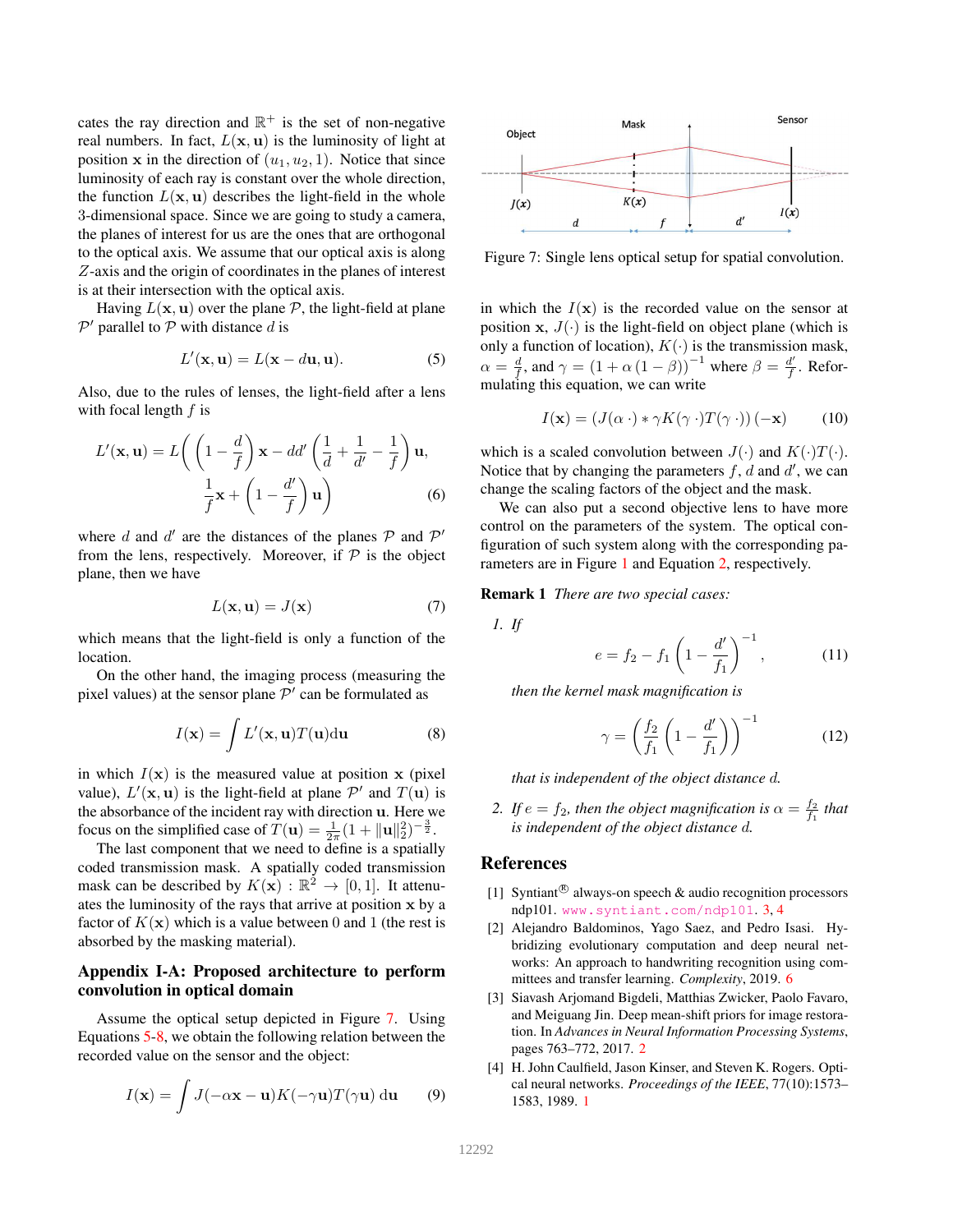- [5] Paulo Cavalin and Luiz Oliveira. Confusion matrix-based building of hierarchical classification. In *Iberoamerican Congress on Pattern Recognition*, pages 271–278. Springer, 2018. 6
- [6] Julie Chang, Vincent Sitzmann, Xiong Dun, Wolfgang Heidrich, and Gordon Wetzstein. Hybrid optical-electronic convolutional neural networks with optimized diffractive optics for image classification. *Scientific Reports*, 8, 2018. 1
- [7] S. Grace Chang, Bin Yu, and Martin Vetterli. Adaptive wavelet thresholding for image denoising and compression. *IEEE transactions on image processing*, 9(9):1532–1546, 2000. 2
- [8] Huaijin G. Chen, Suren Jayasuriya, Jiyue Yang, Judy Stephen, Sriram Sivaramakrishnan, Ashok Veeraraghavan, and Alyosha Molnar. Asp vision: Optically computing the first layer of convolutional neural networks using angle sensitive pixels. In *Proceedings of the IEEE Conference on Computer Vision and Pattern Recognition*, pages 903–912, 2016. 1
- [9] Gregory Cohen, Saeed Afshar, Jonathan Tapson, and André van Schaik. Emnist: an extension of mnist to handwritten letters. *arXiv preprint arXiv:1702.05373*, 2017. 5, 6
- [10] Shane Colburn, Yi Chu, Eli Shilzerman, and Arka Majumdar. Optical frontend for a convolutional neural network. *Applied optics*, 58(12):3179–3186, 2019. 1
- [11] Emmanuel Dufourq and Bruce A. Bassett. Eden: Evolutionary deep networks for efficient machine learning. In *2017 Pattern Recognition Association of South Africa and Robotics and Mechatronics (PRASA-RobMech)*, pages 110– 115, 2017. 6
- [12] Uzi Efron. *Spatial light modulator technology: materials, devices, and applications*, volume 47. CRC press, 1994. 4
- [13] Ian Goodfellow, Yoshua Bengio, and Aaron Courville. *Deep Learning*. MIT Press, 2016. http://www. deeplearningbook.org. 1
- [14] Harel Haim, Shay Elmalem, Raja Giryes, Alex M. Bronstein, and Emanuel Marom. Depth estimation from a single image using deep learned phase coded mask. *IEEE Transactions on Computational Imaging*, 4(3):298–310, 2018. 1
- [15] Song Han, Xingyu Liu, Huizi Mao, Jing Pu, Ardavan Pedram, Mark A. Horowitz, and William J. Dally. Eie: efficient inference engine on compressed deep neural network. In *2016 ACM/IEEE 43rd Annual International Symposium on Computer Architecture (ISCA)*, pages 243–254, 2016. 1
- [16] Vinoj Jayasundara, Sandaru Jayasekara, Hirunima Jayasekara, Jathushan Rajasegaran, Suranga Seneviratne, and Ranga Rodrigo. Textcaps: Handwritten character recognition with very small datasets. In *2019 IEEE Winter Conference on Applications of Computer Vision (WACV)*, pages 254–262, 2019. 6
- [17] Yingyezhe Jin, Wenrui Zhang, and Peng Li. Hybrid macro/micro level backpropagation for training deep spiking neural networks. In *Advances in Neural Information Processing Systems*, pages 7005–7015, 2018. 6
- [18] Sanjeev J. Koppal, Ioannis Gkioulekas, Travis Young, Hyunsung Park, Kenneth B. Crozier, Geoffrey L. Barrows, and Todd Zickler. Toward wide-angle microvision sensors. *IEEE*

*transactions on pattern analysis and machine intelligence*, 35(12):2982–2996, 2013. 1

- [19] Yann LeCun and Corinna Cortes. MNIST handwritten digit database. 2010. 3, 5
- [20] Tai Sing Lee. Image representation using 2d gabor wavelets. *IEEE Transactions on pattern analysis and machine intelligence*, 18(10):959–971, 1996. 2
- [21] Anat Levin, Rob Fergus, Frédo Durand, and William T. Freeman. Image and depth from a conventional camera with a coded aperture. *ACM transactions on graphics (TOG)*, 26(3):70–es, 2007. 1
- [22] Xing Lin, Yair Rivenson, Nezih T. Yardimci, Muhammed Veli, Yi Luo, Mona Jarrahi, and Aydogan Ozcan. All-optical machine learning using diffractive deep neural networks. *Science*, 361(6406):1004–1008, 2018. 1
- [23] Ren Ng et al. *Digital light field photography*. Stanford University, 2006. 7
- [24] Bruno A. Olshausen and David J. Field. Emergence of simple-cell receptive field properties by learning a sparse code for natural images. *Nature*, 381(6583):607, 1996. 2, 7
- [25] Pedram Pad, Kasra Alishahi, and Michael Unser. Optimized wavelet denoising for self-similar  $\alpha$ -stable processes. *IEEE Transactions on Information Theory*, 63(9):5529– 5543, 2017. 2
- [26] Pedram Pad, Farnood Salehi, Elisa Celis, Patrick Thiran, and Michael Unser. Dictionary learning based on sparse distribution tomography. In *Proceedings of the 34th International Conference on Machine Learning-Volume 70*, pages 2731– 2740, 2017. 2
- [27] Pedram Pad, Virginie Uhlmann, and Michael Unser. Maximally localized radial profiles for tight steerable wavelet frames. *IEEE Transactions on Image Processing*, 25(5):2275–2287, 2016. 2
- [28] Pedram Pad and Michael Unser. Optimality of operatorlike wavelets for representing sparse AR(1) processes. *IEEE Transactions on Signal Processing*, 63(18):4827– 4837, 2015. 2
- [29] Pierre-Francois Ruedi, Pascal Heim, Steve Gyger, Francois Kaess, Claude Arm, Ricardo Caseiro, Jean-Luc Nagel, and Silvio Todeschini. An soc combining a 132db qvga pixel array and a 32b dsp/mcu processor for vision applications. In *2009 IEEE International Solid-State Circuits Conference-Digest of Technical Papers*, pages 46–47, 2009. 3, 4, 7
- [30] Jürgen Schmidhuber. Deep learning in neural networks: An overview. *Neural networks*, 61:85–117, 2015. 1
- [31] Ashadullah Shawon, Md Jamil-Ur Rahman, Firoz Mahmud, and M. M. Arefin Zaman. Bangla handwritten digit recognition using deep cnn for large and unbiased dataset. In *2018 International Conference on Bangla Speech and Language Processing (ICBSLP)*, pages 1–6, 2018. 6
- [32] Karen Simonyan and Andrew Zisserman. Very deep convolutional networks for large-scale image recognition. *arXiv preprint arXiv:1409.1556*, 2014. 1
- [33] Madhusudan Singh, Hanna M Haverinen, Parul Dhagat, and Ghassan E. Jabbour. Inkjet printing process and its applications. *Advanced materials*, 22(6):673–685, 2010. 4